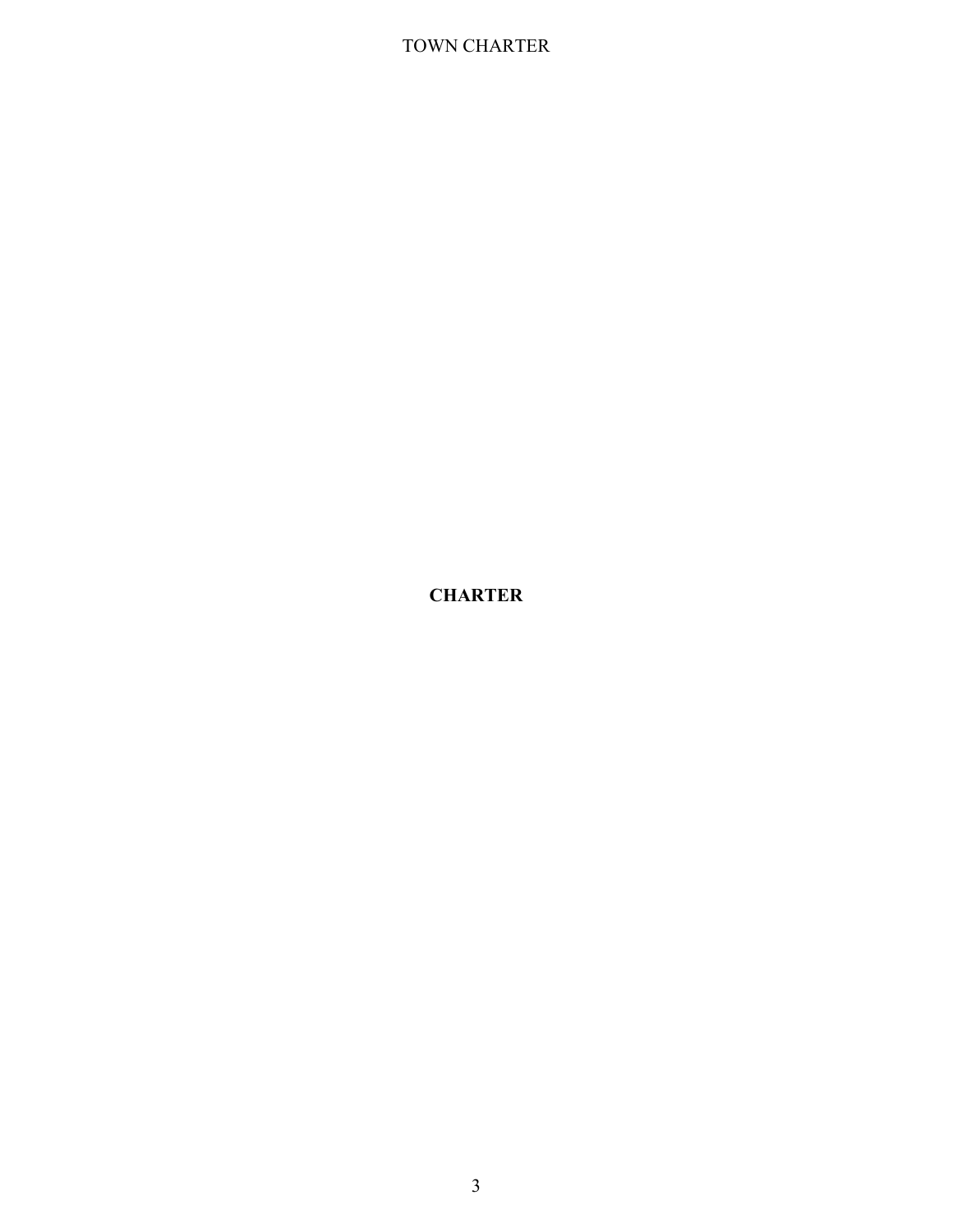# **THE CHARTER OF THE TOWN OF ENFIELD**

# **Chapter I. Introduction**

- Sec. 1-1. Enfield to remain body politic and corporate.<br>Sec. 1-2. Corporate limits.
- Corporate limits.

# **Chapter II. General Administration**

- Sec. 2-1. Powers of Town vested in Mayor and Commissioners; Mayor to vote in case of tie; Mayor Pro Tem.; vacancies.
- Sec. 2-2. Mayor and Commissioners to take oath; officers may be removed from office by Board.
- Sec. 2-3. Board may appoint officers.
- Sec. 2-4. Town Administrator; appointments, compensation, powers, duties.
- Sec. 2-5. Town Clerk; appointments, duties.
- Sec. 2-6. Town Attorney; qualifications, terms, compensation, duties.<br>Sec. 2-7. Sundry powers of Town.
- Sundry powers of Town.
- Sec. 2-8. Board of Commissioners may pass ordinances.
- Sec. 2-9. Duties of the Mayor.
- Sec. 2-10. Duties of the Mayor Pro Tem.
- Sec. 2-11. Matters not provided for in Charter governed by state law.

# **Chapter III. Financial**

## *Article I. Board of Commissioners*

- Sec. 3-1. Board of Commissioners to maintain accounting system for Town.
- Sec. 3-2. Board of Town Commissioners to levy and collect taxes.

# *Article II. Treasurer/Finance Officer and Tax Collector*

Sec. 3-4. Town Treasurer/Finance Officer and Tax Collector.

# *Article III. Granting of Franchises*

Sec. 3-5. Town may grant franchises.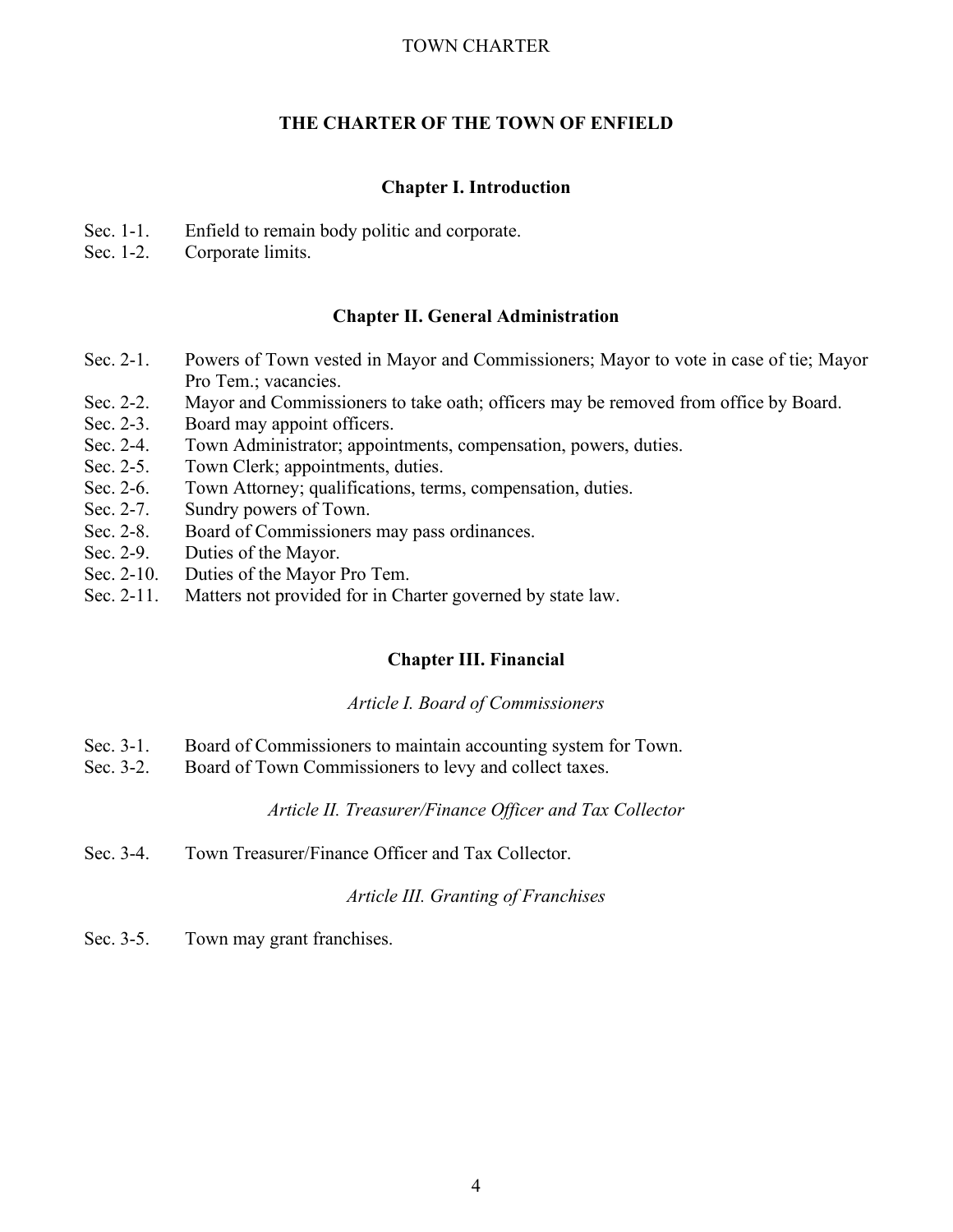# **Chapter IV. Public Safety**

# *Article I. Police*

Sec. 4-1. Board of Commissioners may appoint a Chief of Police.

*Article II. Fire Prevention and Protection*

Sec. 4-2. The Town may establish a Fire Department or contract for fire protection.

# **Chapter V. Municipally Owned Utilities**

Sec. 5-1. Town may own and operate electric, gas, water and sewerage systems and make regulations for said operation.

# **Chapter VI. Public Works**

- Sec. 6-1. The Town may improve streets and sidewalks.
- Sec. 6-2. Town may assess abutting property owners one-half cost of streets and sidewalks.
- Sec. 6-3. Eminent domain and condemnation of land.

# **Chapter VII. Planning and Regulation of Development**

- Sec. 7-1. Planning Committee, Zoning Ordinance, and Building Inspection.
- Sec. 7-2. Recreation.
- Sec. 7-3. Industrial location.

# *Editor's Note:*

 *Printed herein is the Charter of the Town of Enfield being Chapter 479 of the Session Laws of 1993,*  as adopted by the General Assembly on July 23, 1993, and effective the same date. Amendments to the *original Charter are indicated by parenthetical history notes following amended provisions. The absence of a history note indicates that the provision remains unchanged from the original Charter. Obvious misspellings have been corrected without notation. For stylistic purposes, a uniform system of headings, catchlines and citations to state statutes has been used. Additions made for clarity are indicated by brackets.*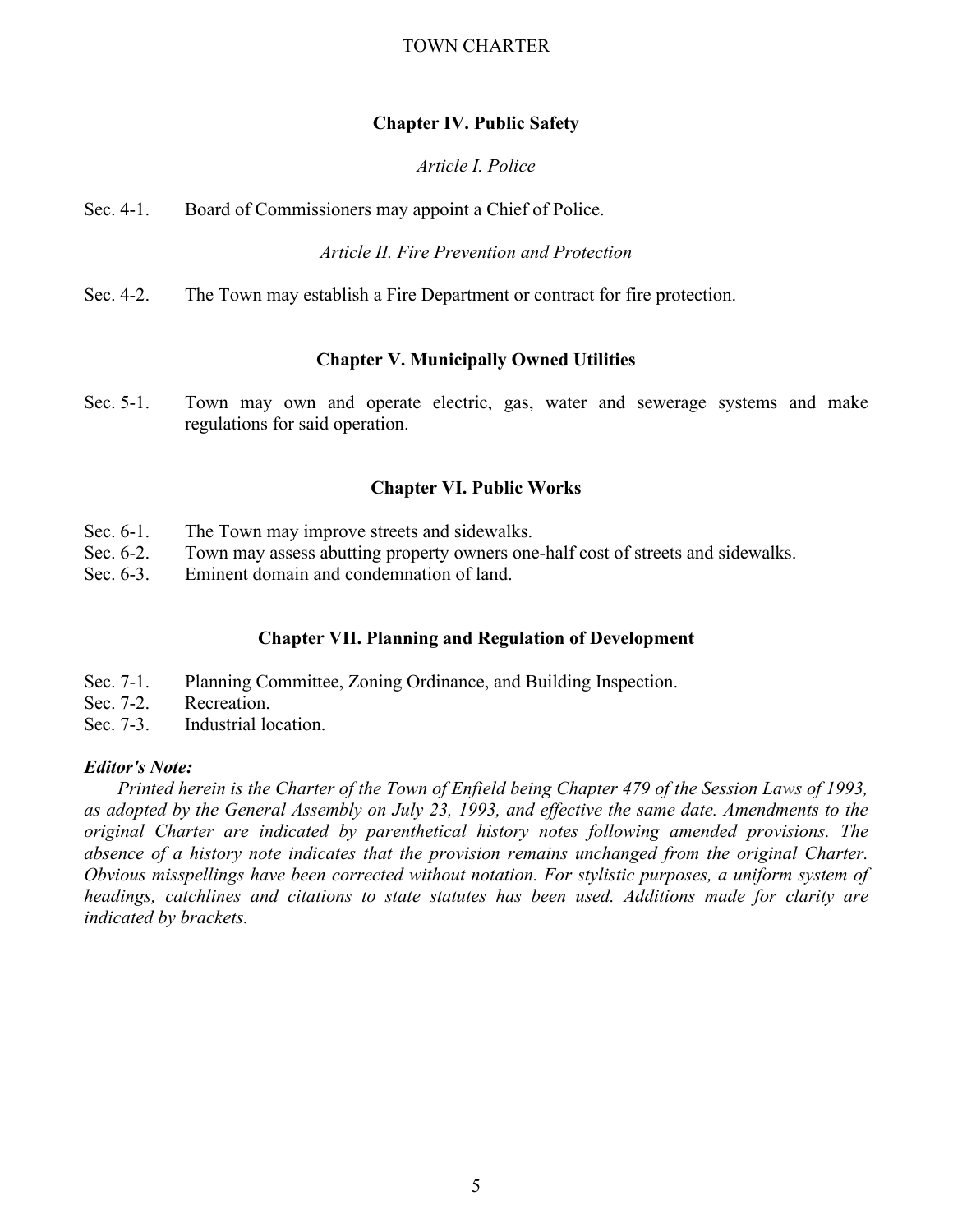## **CHAPTER I. INTRODUCTION**

## **SEC. 1-1. ENFIELD TO REMAIN BODY POLITIC AND CORPORATE.**

The inhabitants of the Town of Enfield as the boundaries and limits of the said Town are herein established, shall be and constitute as heretofore they have been, a body politic, incorporated under and to be known by the name and style of the "Town of Enfield," with such powers, rights, and duties as are herein provided or as are provided by general law.

## **SEC. 1-2. CORPORATE LIMITS.**

The corporate limits of the Town of Enfield are as follows: Beginning at a point on the northerly side of East Franklin Street, said point being located exactly twenty-five hundred feet easterly down said street from the center of the southbound (original) track of the Atlantic Coast Line Railroad; thence south forty-two degrees thirteen minutes sixteen seconds west (calling as of July 1, 1986) and in a line parallel with and twenty-five hundred feet easterly from said railroad four thousand three hundred twenty three and forty one hundredths feet to an iron stake located on map 129 lot 31; thence north forty-seven degrees forty-six minutes forty-four seconds west (railing as of July 1, 1986) along the southerly edge of Randolph Street and beyond the end of said street for a total distance of forty-eight hundred feet to an iron stake; thence north forty-two degrees thirteen minutes sixteen seconds east (calling as of July 1, 1986) one thousand ninety-five and thirty-three one hundredths feet to an iron stake located approximately one hundred fifty feet westerly from the western edge of Holliday Drive; thence north seven degrees forty-five minutes fourteen seconds west (calling as of July 1, 1986) eight hundred fifty-six and twenty-eight one hundredths feet to an iron stake at the southerly edge of the right-of-way of N.C. Highway 481; thence north seventy-eight degrees forty-five minutes fifty-three seconds east along the southerly edge of N.C. Highway 481 (calling as of July 1, 1986) six hundred seventy-seven and ninety-six one hundredths feet to an iron stake; thence crossing said highway and running along the easterly edge of the Enfield-Ringwood Road (N.C. Secondary Road No. 1002) north sixty-four degrees eleven minutes fifty-four seconds west (calling as of July 1, 1986) four hundred forty-one and forty-eight one hundredths feet to a ditch; thence continuing along the easterly edge of the right-of-way of said Enfield-Ringwood Road (N.C. Secondary Road No. 1002) north sixty-four degrees twelve minutes fifteen seconds west (calling as of July 1, 1986) seven hundred thirty-six and seventy one hundredths feet to an iron stake just beyond the road leading to the Enfield Middle School athletic field; thence leaving said Enfield-Ringwood Road (N.C. Secondary Road No. 1002) and running north 00 degrees forty-eight minutes fifty-four seconds west (calling as of July 1, 1986) four hundred seventy-four and thirty one hundredths feet to an iron stake just beyond the point that said road makes an easterly turn; thence north eighty-three degrees forty-one minutes fourteen seconds east (calling as of July 1, 1986) along the road leading to the back of the Enfield Middle School building one thousand four hundred eighty-five and seventy-seven one hundredths feet to an iron stake located just north of said school; thence north seventy-seven degrees twenty-six minutes fourteen seconds east (calling as of July 1, 1986) eleven hundred feet to a stake in Elmwood Cemetery; thence north eighty-seven degrees twenty-two minutes twenty seconds east (calling July 1, 1986) two hundred forty-seven and forty-four one hundredths feet to an iron stake at the westerly edge of Franklin Street (N.C. Secondary Road No. 1001); thence crossing said Franklin Street (N.C. Secondary Road No. 1001) and running north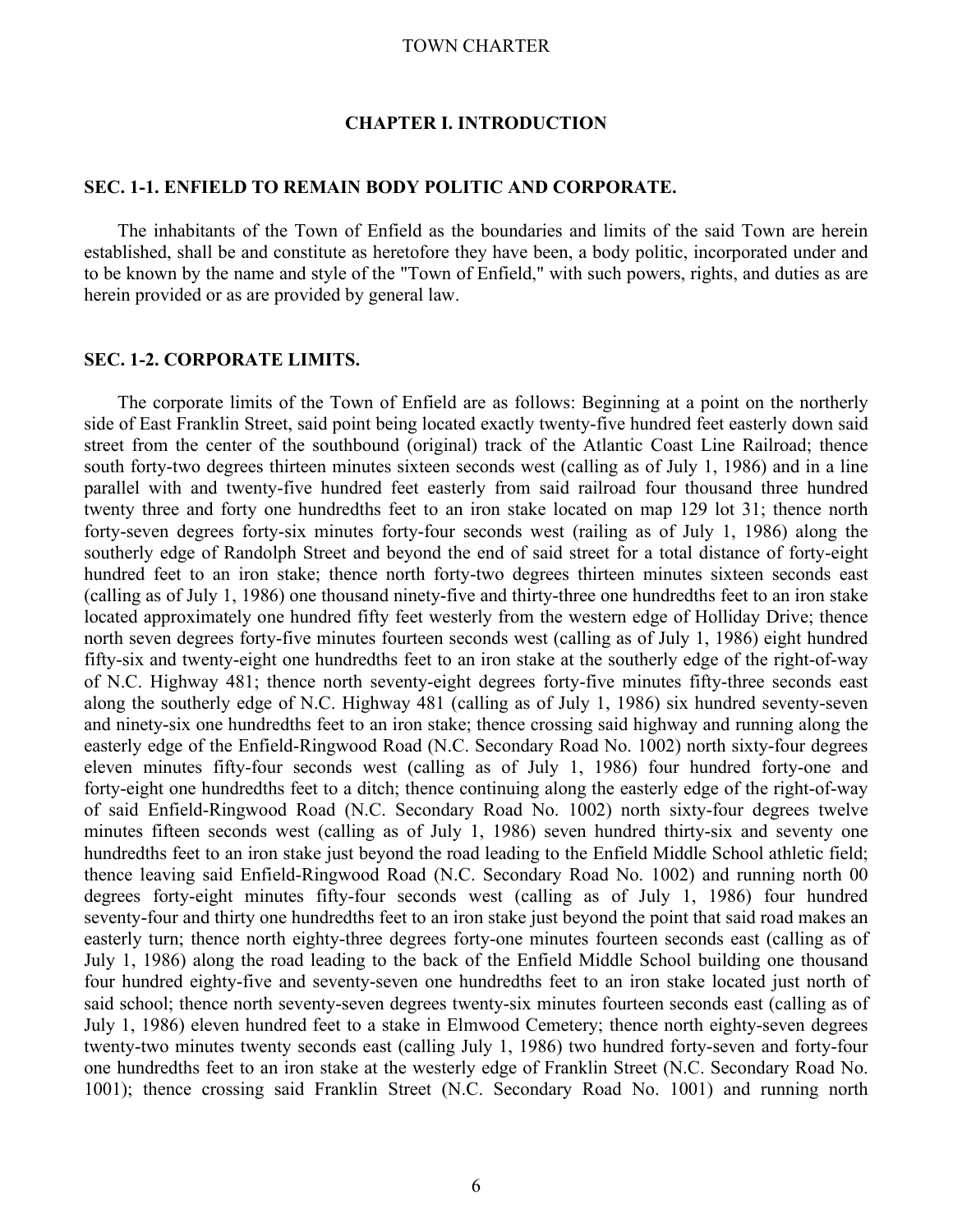forty-two degrees thirteen minutes sixteen seconds east (calling as of July 1, 1986) one thousand seven hundred sixty-six and ten one hundredths feet to an iron stake; thence north seventy-one degrees thirty-eight minutes sixteen seconds east (calling as of July 1, 1986) one thousand thirty feet to an iron stake; thence south forty-seven degrees forty-six minutes forty-four seconds east (railing as of July 1, 1986) twenty-five hundred feet to an iron stake; thence south ten degrees thirteen minutes sixteen seconds west (calling as of July 1, 1986) three thousand two hundred twenty feet to the beginning.

# **CHAPTER. II. GENERAL ADMINISTRATION**

# **SEC. 2-1. POWERS OF TOWN VESTED IN MAYOR AND COMMISSIONERS; MAYOR TO VOTE IN CASE OF TIE; MAYOR PRO TEM; VACANCIES.**

(a) All powers conferred upon the Town of Enfield and the administration of the government thereof shall be exercised by and vested in a principal executive officer styled the Mayor, and five Commissioners, who shall serve in a legislative capacity and who are designated the Board of Town Commissioners. All elections shall be nonpartisan with winners determined by a plurality.

(b) For purposes of Town elections, the Town is divided into two districts. District A consists of the area east of the CSX railroad tracks and District B consists of the area west of the railroad tracks.

(c) Elections for Commissioners shall be conducted as follows:

 (1) Two Commissioners shall be elected to represent District A for four-year terms. One shall be elected in 1993 and every four years thereafter. The other shall be elected in 1995 and every four years thereafter. Only voters residing in District A shall be eligible to vote for these seats.

 (2) Two Commissioners shall be elected to represent District B for four-year terms. Only voters residing in District B shall be eligible to vote for these seats. One shall be elected in 1993 and every four years thereafter. One shall be elected in 1995 and every four years thereafter.

 (3) One Commissioner shall be elected at large by all the voters of the Town. That Commissioner shall be elected in 1995 and every four years thereafter.

(e) Commissioners presently on the Board are entitled to serve the remainder of their terms.

(f) Elections for Mayor shall be held in 1993 and every four years thereafter. All voters in the Town shall be eligible to vote for Mayor.

(g) The Mayor shall be the ex-officio Chairman of the Board of Town Commissioners and shall have a right to vote in all cases where there is a tie vote of the Board. The Board shall elect from its members a Mayor Pro Tem who shall perform the duties of the office of Mayor if for any reason the Mayor is absent or unable to perform those duties. If there is a vacancy in the office of Mayor, the Mayor Pro Tem shall hold the office of Mayor until the next regularly scheduled election for Town officers, at which time a new Mayor shall be elected to serve the remainder of the unexpired term.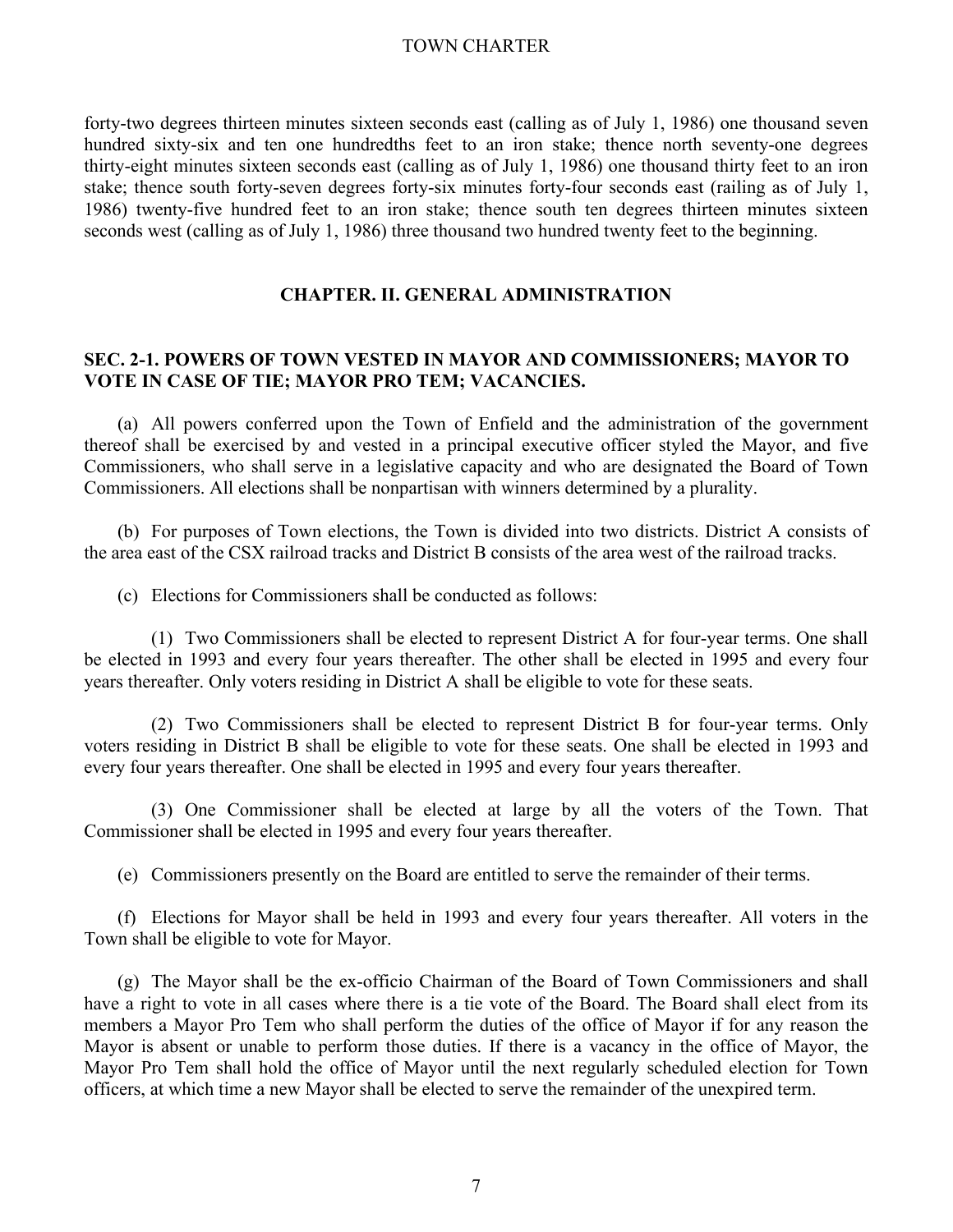(h) Whenever a vacancy occurs in the Board of Town Commissioners, the remaining members of the Board shall appoint a person to fill the vacancy for the remainder of the unexpired term. The person appointed to fill the vacancy must reside in the same District as the departing member.

(i) A majority of the Board shall constitute a quorum at any meeting. *Editor's Note:*

 *This section had no paragraph (d) when passed by the General Assembly.*

# **SEC. 2-2. MAYOR AND COMMISSIONERS TO TAKE OATH; OFFICERS MAY BE REMOVED FROM OFFICE BY BOARD.**

The Mayor and the Board of Town Commissioners of the Town of Enfield shall before they enter upon the duties of their offices, each take the oath prescribed for public officials of the State of North Carolina; and, in case any of the officers shall be guilty of misconduct, inability, or willful neglect of the performance of the duties of said office, the officer may be removed from office by the Board of Town Commissioners of the Town of Enfield, after being given an opportunity to be heard in defense, in-person or by counsel.

## **SEC. 2-3. BOARD MAY APPOINT OFFICERS.**

The Board of Town Commissioners may employ or appoint any other official by whatever name designated as it may deem best for the better administration of the laws and ordinances of the Town and for the preservation and protection of the citizenry, the health, and the property of the Town. These officers may be required to execute a bond for the faithful performance of the duties of their respective offices in a sum fixed by the Board of Town Commissioners; the Board shall prescribe the terms of their offices and their duties and fix their salaries and compensation.

## **SEC. 2-4. TOWN ADMINISTRATOR; APPOINTMENTS, COMPENSATION, POWERS, DUTIES.**

The Board of Town Commissioners shall appoint an officer whose title shall be Town Administrator and who shall be the head of the administrative branch of the Town government. The Town Administrator shall serve at the pleasure of the Board of Town Commissioners and shall receive such salary as the Board shall fix, but will be taken from the pay plan of the Town of Enfield. Additional compensation either in the form of travel allowances, deferred compensation, and professional affiliation dues shall be paid at the discretion of the Board of Town Commissioners of the Town of Enfield. As chief administrative officer of the Town of Enfield, the Town Administrator has the following powers and duties:

(1) The Town Administrator reports to and is held directly accountable to the Enfield Board of Town Commissioners (as a unified political body).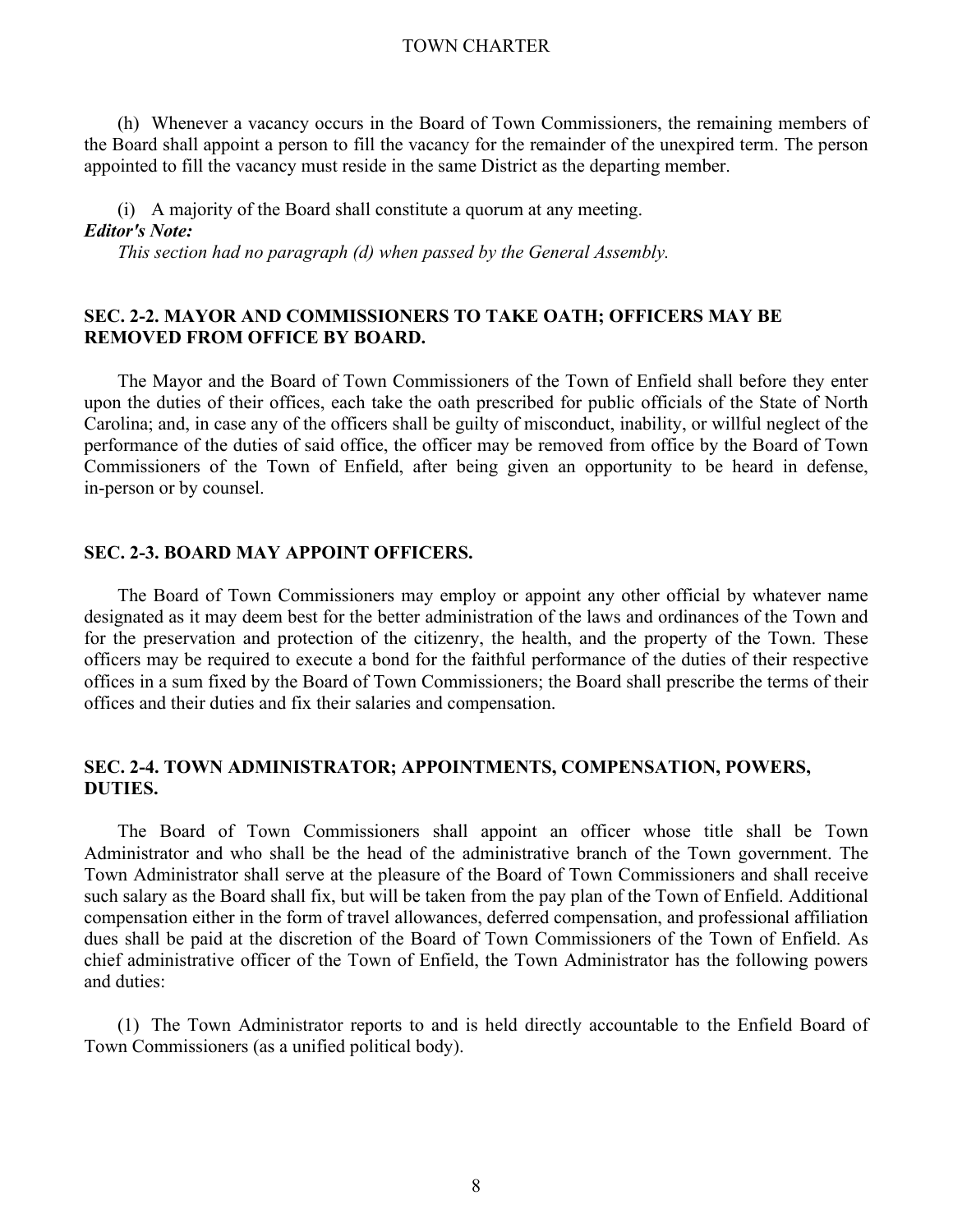(2) The Town Administrator's direct supervisor will be the Mayor of Enfield, who, when questions and problems arise, will work directly with each other.

(3) The Town Administrator will receive a yearly personnel evaluation and job review by the full Board of Town Commissioners for the Town of Enfield within 30 days of his/her employment/anniversary date.

(4) The Town Administrator's salary may be adjusted accordingly as the Board of Commissioners deem necessary. Additional work or duties may be assigned as required with no consideration made for salary increases, should the Board so desire.

(5) All departments heads, including the Town Clerk, will report directly to the Town Administrator, and the Town Administrator shall be the individual charged with direct administrative responsibility to ensure that the operation of the Town is managed in a professional manner. It shall be the responsibility of the Town Administrator to discipline, train, and evaluate Town Staff. Hiring and termination of department heads for any reason shall require prior Board approval.

(6) The Town Administrator shall hold department heads responsible for ensuring that each department is managed to promptly and efficiently complete regular and designated duties.

(7) The Town Administrator shall evaluate each department head of the Town of Enfield based on the job performance of the department and how well the department head has managed resources and personnel. This evaluation will be on an annual basis.

The Town Administrator shall be designated the Town Budget Officer and assigned the primary responsibility of compiling and programming the Town's annual budget for all funds.

The Board of Town Commissioners may appoint the Town Administrator to boards and committees where the presence and appointment of the Town Administrator would be in the best interest of the Town of Enfield and its citizens. This includes, but is not limited to, Economic Development Council, Regional Council of Governments, and Halifax County Mayors and Managers Association.

## **SEC. 2-5. TOWN CLERK; APPOINTMENTS, DUTIES.**

The Board of Town Commissioners may employ a Clerk and, upon the recommendation by the Town Administrator, prescribe the term of office, duties, and fix salary. The Clerk may delegate a part of his duties to the Deputy Town Clerk and may also delegate to the various department heads the right to make purchases for their departments up to, but not in excess of, one hundred dollars (\$100.00). The Clerk shall act as Secretary to the Board of Commissioners, and he shall also issue all licenses and permits granted by the Town, such as privilege, franchise, etc., and collect the same; list and compute all taxes; collect all water and light payments; act as purchasing agent for the Town of Enfield responsible for the procurement of all property, supplies, and material of whatever kind or nature, and when so purchased the bills therefor shall be processed in a manner to effect timely payments; and to perform such other duties as may be from time to time prescribed by the Town Administrator or the Board of Commissioners of the Town of Enfield.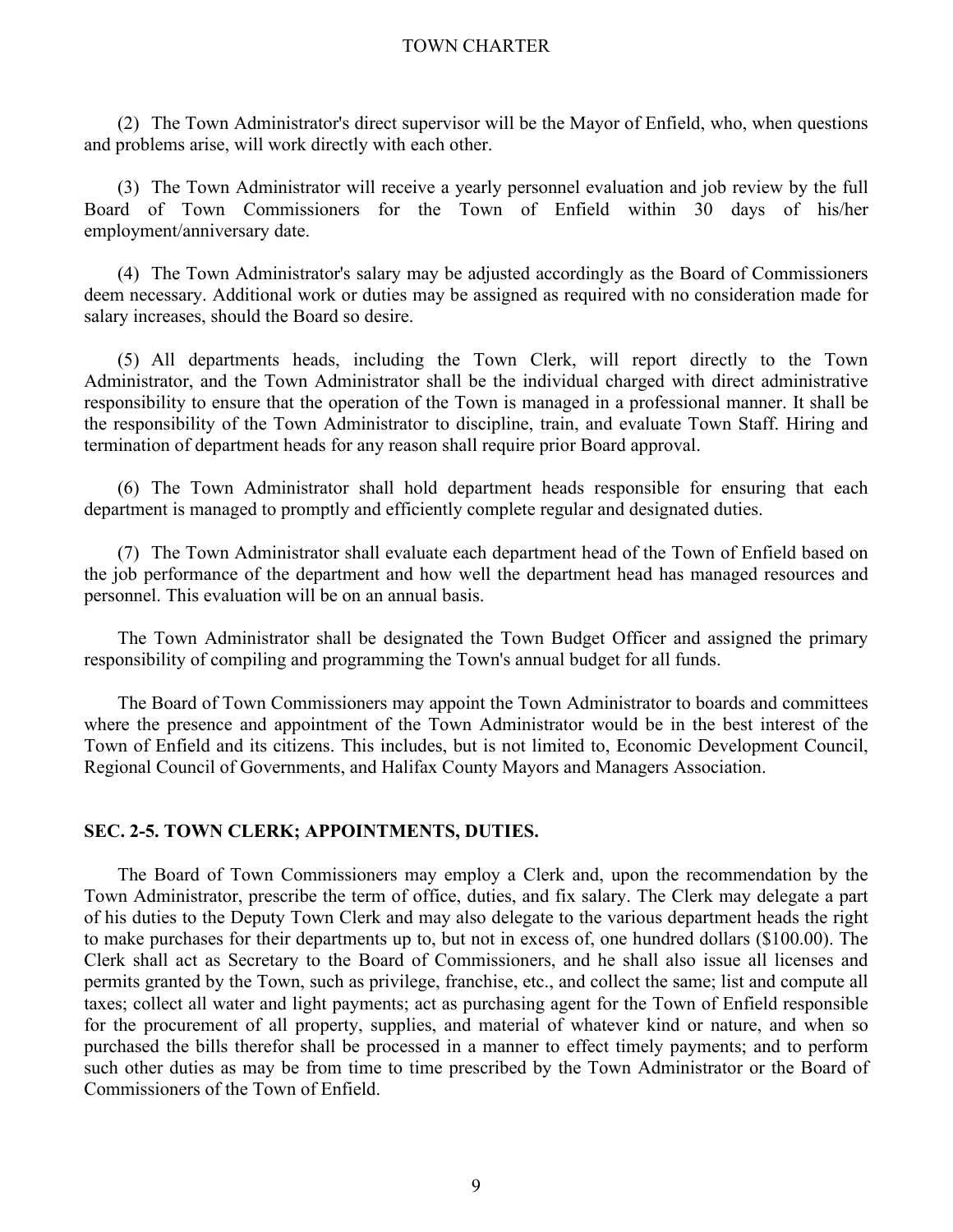#### **SEC. 2-6. TOWN ATTORNEY; QUALIFICATIONS, TERMS, COMPENSATION, DUTIES.**

The Board of Town Commissioners shall appoint a Town Attorney who shall be an attorney-at-law licensed to engage in the practice of law in North Carolina. It is not required that the designee be a resident of the Town of Enfield during his tenure. The Town Attorney shall serve at the pleasure of the Board and shall receive such compensation as the Board shall determine.

It shall be the duty of the Town Attorney to prosecute and defend suits for and against the Town; to advise the Mayor, Board of Town Commissioners, Town Administrator, and all other Town officials with respect to the affairs of the Town; to draft all legal documents relating to the affairs of the Town; to draft proposed ordinances and resolutions when requested to do so; to inspect and pass all agreements, contracts, franchises, and other instruments with which the Town may be concerned; to attend all meetings of the Board of Town Commissioners when required by the Board; and to perform such other duties as may be required of him by virtue of his position as Town Attorney.

### **SEC. 2-7. SUNDRY POWERS OF TOWN.**

The Town of Enfield is made a body politic and corporation by this act, and shall have perpetual succession, and may use a common seal, may sue and be sued; may contract and be contracted with; may plead and be impleaded in all courts and places and in all manner whatsoever; and, under such name and style of "Town of Enfield," is hereby invested with all the property and rights of property which now belong to the corporation under any other corporate name or names heretofore used, and by this name may acquire and hold for the purpose of its government, welfare, and improvements, all such estates as may be devised, bequeathed, or conveyed to it; and may from time to time sell, dispose of, and invest as shall be deemed advisable by the proper authorities of the corporation; and may take, hold, and purchase land as may be needed for the corporate purposes of the said Town, including the right to acquire property for utility easements and constructions; and may acquire by purchase or condemnation any real estate in connection therewith, and also rights-of-way which may be necessary for the erection of poles, wires, etc., and for the purpose of laying pipes, sewer lines, etc.; and shall have the power of eminent domain and the right to condemn private property for public use when necessary to carry into effect the provisions of this Charter; and shall have the power to open, change, widen, discontinue streets when promotive of the interest of the public; and shall have the power to lay out, establish, open, alter, widen, lower, extend, grade, narrow, cleanse, care for, sell, pave, supervise, maintain, improve, establish, and ornament the streets, alleys, highways, sidewalks, squares, parks, public grounds and places, and to vacate or close the same; to put drains and sewers herein; to provide for and regulate (the) opening thereof, the digging therein, and the interference therewith in any manner whatsoever; and may place therein pipes, poles, wires, fixtures, and appliances of every kind, whether on, above, or beneath the surface thereof; to regulate and control the use thereof by any and all persons, animals, and vehicles, in whatsoever way and purposes; to prevent, abate, and remove encroachments, obstructions, pollution, or other litter therein; to open new streets and highways and sidewalks, and to make and enforce any and all regulations in respect thereof as the Board of Town Commissioners of the said Town may deem proper or expedient to promote and ensure the health, comfort, safety, and convenience of the inhabitants or property and public of the said Town.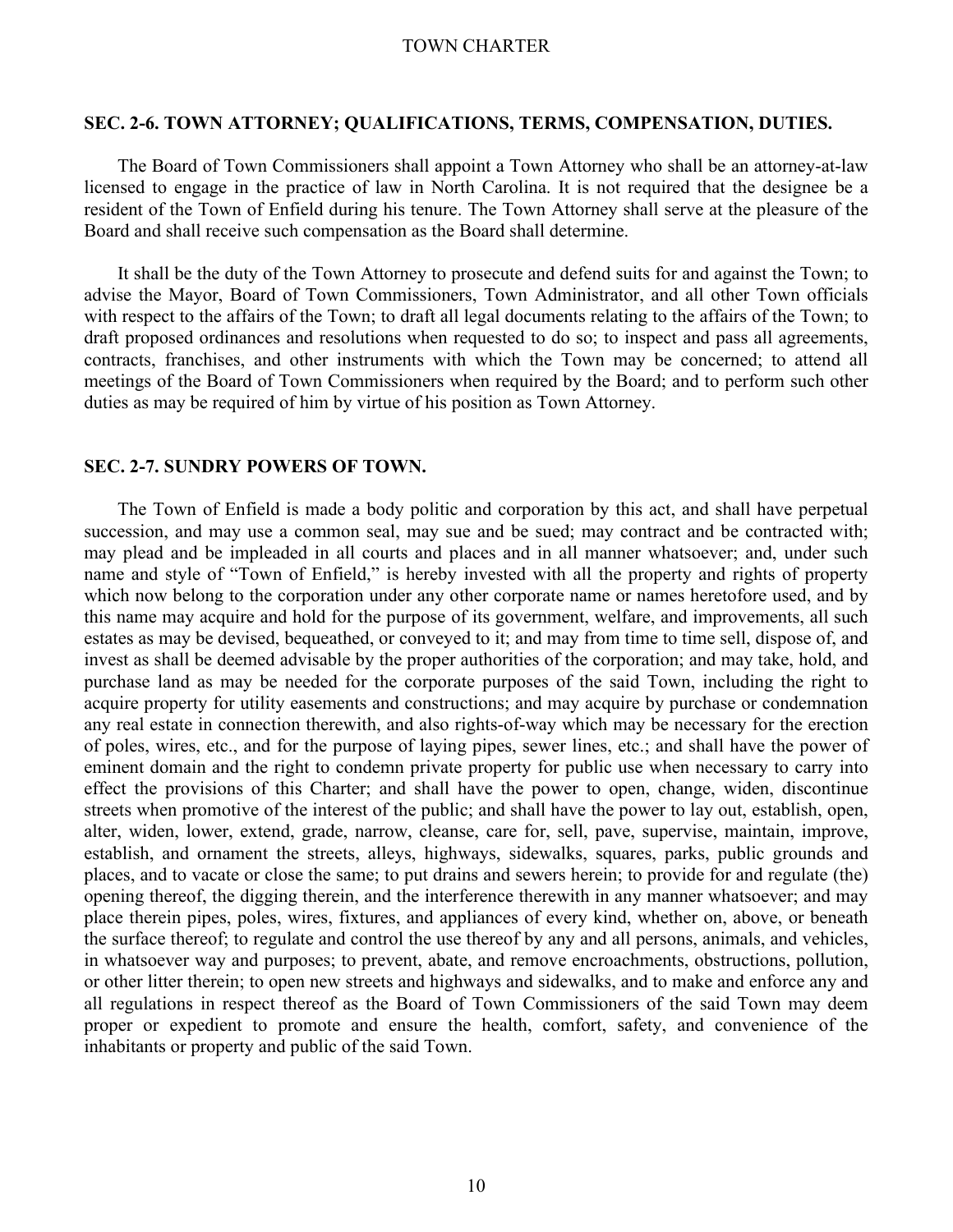#### **SEC. 2-8. BOARD OF COMMISSIONERS MAY PASS ORDINANCES.**

The Board of Town Commissioners shall have full power and authority to make ordinances, bylaws, rules, and regulations for the better government of the Town of Enfield, not inconsistent with the laws of the State of North Carolina, as the Board may deem necessary and in the interest of the public welfare, and may enforce them by imposing fines and penalties on such as violate them; and may compel the performance of the duties imposed upon others by suitable penalties.

### **SEC. 2-9. DUTIES OF THE MAYOR.**

The Mayor shall be the principal executive officer of the Town with duties as follows:

(1) Preside at meetings of the Board of Town Commissioners.

(2) Vote at meetings of the Board of Town Commissioners when there is a tie.

(3) Appoint committees when needed to assist in carrying out directives or in making investigations requested by the Board of Town Commissioners.

(4) Suggest programs and projects to the Board of Town Commissioners and make recommendations concerning all phases of Town business.

(5) See that all duties of various Town officers are faithfully performed.

(6) In time of danger or emergencies, he may take command of the police and maintain order and enforce laws, and for this purpose, may deputize such assistant policemen as may be necessary.

(7) Do any and all other acts customarily done and performed by the Mayor under a Mayor-Commissioner form of government of the type provided for by this act.

#### **SEC. 2-10. DUTIES OF THE MAYOR PRO TEM.**

The Board of Town Commissioners shall elect from its members, a majority of the members present, a Mayor Pro Tem. During the absence or inability of the Mayor to act, the Mayor Pro Tem shall possess the powers and discharge the duties of the Mayor. While serving in the place of the Mayor, the Mayor Pro Tem may vote as a member of the Board of Town Commissioners.

#### **SEC. 2-11. MATTERS NOT PROVIDED FOR IN CHARTER GOVERNED BY STATE LAW.**

All matters pertaining to the administration of the government of the Town of Enfield, and not provided for in this act, shall be governed by the general laws of the State of North Carolina.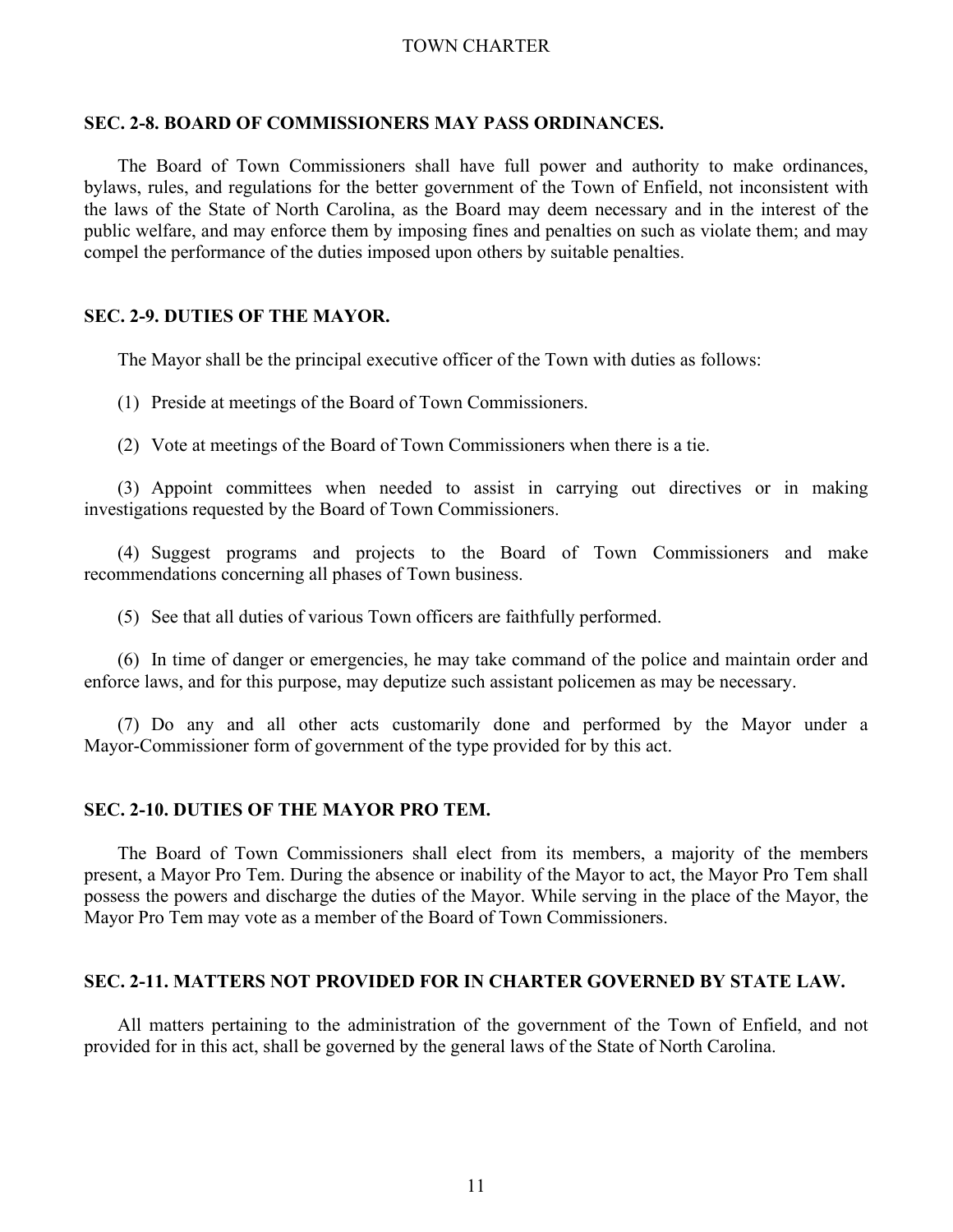## **CHAPTER III. FINANCIAL**

## *ARTICLE I. BOARD OF COMMISSIONERS*

# **SEC. 3-1. BOARD OF COMMISSIONERS TO MAINTAIN ACCOUNTING SYSTEM FOR TOWN.**

The Board of Town Commissioners shall devise and maintain an accounting system which shall exhibit the condition of the Town assets and liabilities, the value of its several properties and state of its several funds. Said accounting system maintained shall conform to those employed by progressive business concerns and approved by the best usage, and shall conform to the requirements set out in the Local Government Budget and Fiscal Control Act, as amended, in G.S. 159-7 et seq. and G.S. ch. 160A; the Board of Town Commissioners shall have the power to employ accountants to assist in devising and maintaining said accounting system.

# **SEC. 3-2. BOARD OF TOWN COMMISSIONERS TO LEVY AND COLLECT TAXES.**

The Board of Town Commissioners shall annually levy, and cause to be collected for municipal purposes an ad valorem tax not exceeding the limit expressed in G.S. 160A-209 on all real and personal property within the municipality and for said purpose shall annually set a tax rate. In addition thereto the Board of Town Commissioners may, in its discretion, levy annually on all taxable property within the municipality any special taxes authorized under G.S. ch. 160A. The Board of Town Commissioners may annually lay a tax on all trades, professions, and franchises carried on or enjoyed within the municipality, unless prohibited from doing so by State law. All taxes levied by the municipality shall be uniform as to each class of property taxed, except property exempted by the constitution. The Board of Town Commissioners may in their discretion use copies of the tax scrolls taken and prepared by Halifax County for the purpose of levying ad valorem taxes on real estate and personal property within the municipality and also for the purpose of levying dog taxes. In the levying and collecting of taxes the municipality shall have all of the rights and privileges given to and provided for municipalities in North Carolina under G.S. chs. 105 and 160A and shall adhere to and carry out all of the duties and procedures required of municipalities in those chapters of the General Statutes.

#### *ARTICLE II. TREASURER/FINANCE OFFICER AND TAX COLLECTOR*

# **SEC. 3-4. TOWN TREASURER/FINANCE OFFICER AND TAX COLLECTOR.**

The Board of Town Commissioners shall appoint a Town Treasurer/Finance Officer and a Town Tax Collector, but both positions may be held by one person. The person or persons so appointed shall be bonded in an amount to be set by the Board of Town Commissioners.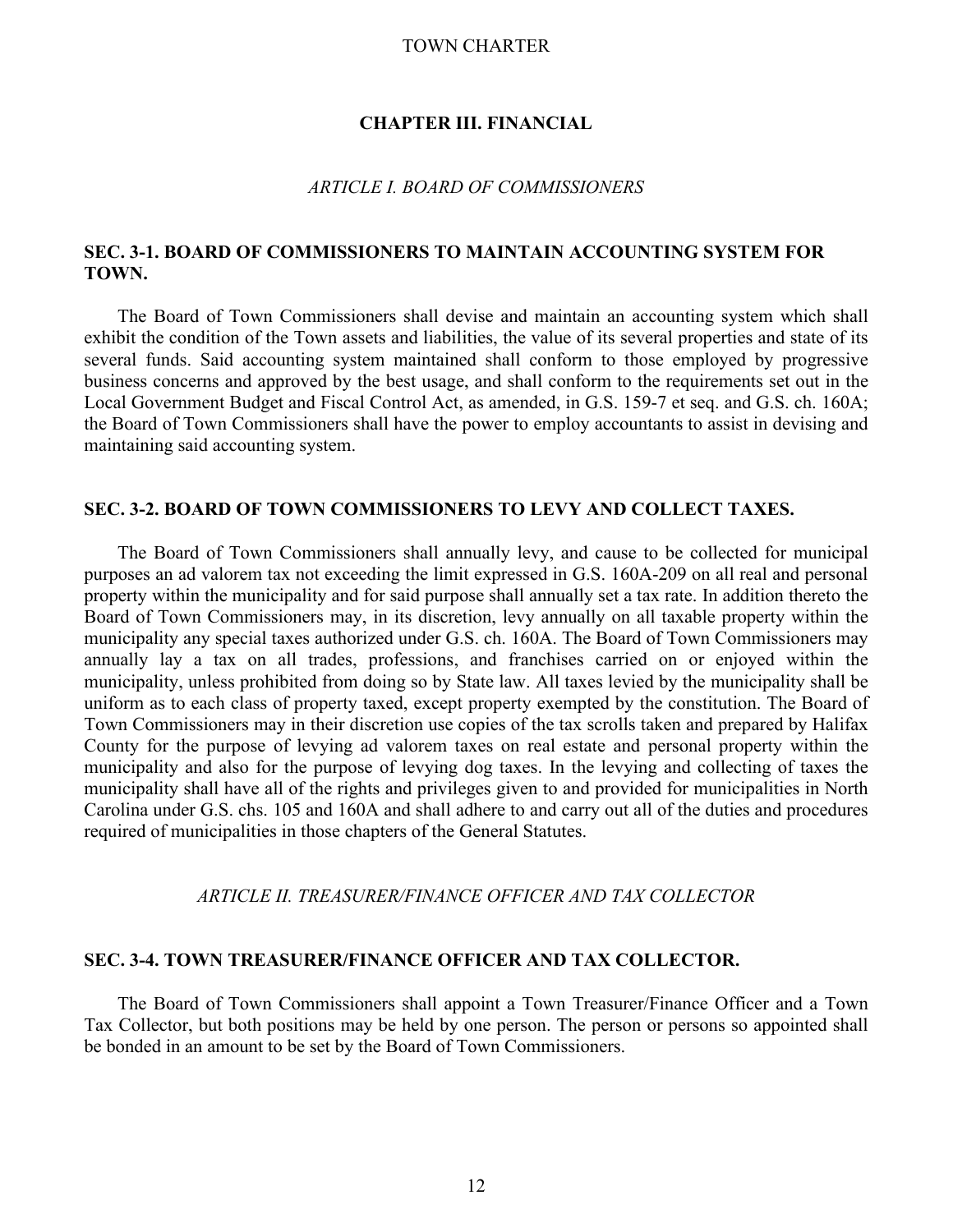#### *ARTICLE III. GRANTING OF FRANCHISES*

## **SEC. 3-5. TOWN MAY GRANT FRANCHISES.**

The Town of Enfield may grant franchises to companies who wish to provide services to the citizens when and if the type of franchise to be granted is authorized by State law. In granting the said franchises the Town must use the procedures set out in G.S. ch. 160A.

## **CHAPTER IV. PUBLIC SAFETY**

# *ARTICLE I. POLICE*

## **SEC. 4-1. BOARD OF COMMISSIONERS MAY APPOINT A CHIEF OF POLICE.**

The Board of Town Commissioners may appoint a Chief of Police, prescribe the terms of office and duties, and fix the salary or compensations, which will be taken from the Pay Plan of the Town of Enfield. The Chief of Police, who may be recommended by the Town Administrator, may be chosen from among the residents of the Town of Enfield or from any other place as the said Board may deem best; however, the Chief of Police may be required to establish Enfield residency. The officers assigned to the Chief of Police may execute all process and precepts issued to them, when properly directed, anywhere in the County of Halifax, and the officers may be required by the Board of Town Commissioners to execute a bond, in a sum fixed by said Board, for the faithful performance of the duties of their office.

## *ARTICLE II. FIRE PREVENTION AND PROTECTION*

# **SEC. 4-2. THE TOWN MAY ESTABLISH A FIRE DEPARTMENT OR CONTRACT FOR FIRE PROTECTION.**

The Board of Town Commissioners may provide for the establishment, organization, equipment, and government of a fire company or companies, or, in their discretion, may contract with an existing volunteer fire department to provide the necessary fire protection within their municipality.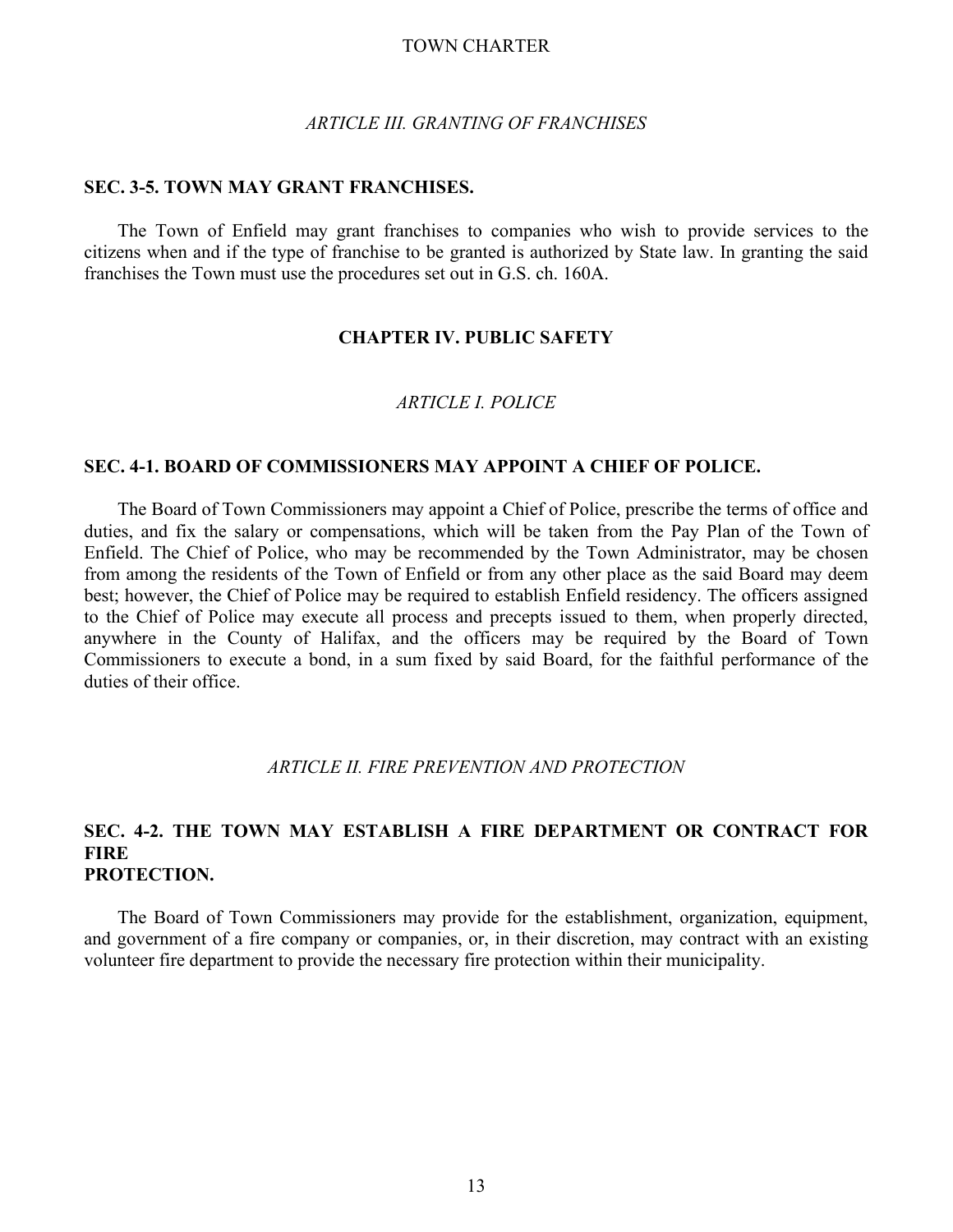## **CHAPTER V. MUNICIPALLY OWNED UTILITIES**

# **SEC. 5-1. TOWN MAY OWN AND OPERATE ELECTRIC, GAS, WATER AND SEWERAGE SYSTEMS AND MAKE REGULATIONS FOR SAID OPERATION.**

The Town of Enfield may buy, own, construct, establish, maintain and operate systems of electricity, gas, sewerage, and water; and may make, regulate, and establish public wells, cisterns, hydrants, reservoir, pumping and filtering plants, pipe lines, sewerage disposal plants, stations, and standpipes anywhere within the Town or beyond the limits hereof, for the use of the Town, and may make such rules and regulations as it may deem proper for the management of said water, gas, electric, and sewer systems. The Town may require the owners, tenants, or occupants of all property which may be located upon or near any street or alley along which may extend any municipal sewer or water system to connect with the sewer and water systems, all water closets, bathrooms, privies, tubs, sinks, or drains located upon their respective property or premises, and upon failure to do so the owner, tenant, or occupant of said property may be fined or imprisoned, as provided by ordinance of the Town. The Board of Town Commissioners may appoint and employ a Director of Public Works and Utilities whose duty it shall be to supervise the operation of any and all of the above systems and to supervise the maintenance of the streets and other public works carried on by the Town.

# **CHAPTER VI. PUBLIC WORKS**

#### **SEC. 6-1. THE TOWN MAY IMPROVE STREETS AND SIDEWALKS.**

The Town of Enfield may grant and improve its public streets and sidewalks and may employ such person or persons as it may deem necessary for the purpose of constructing and improving said streets and sidewalks and may pave and improve the same in such manner and with such material as the Board of Town Commissioners may in their discretion deem best; and it may construct such drainage and gutters along the streets and across the sidewalks and through the lands of the abutting owners as the officials of the Town may deem to be [in] the best interest of the public. Persons interfering in any way with such improvements or drainage or with the officers or employees of the Town while it works upon the same, shall be fined for each offense not more than fifty dollars (\$50.00) or imprisoned not more than 30 days, as provided by ordinance of the Town.

# **SEC. 6-2. TOWN MAY ASSESS ABUTTING PROPERTY OWNERS ONE-HALF COST OF STREETS AND SIDEWALKS.**

 The Town of Enfield may charge the owners of abutting property one-half the cost of curbing and guttering and of paving and surfacing sidewalks and streets and the same shall be a specific lien upon said abutting property against all and every owner, mortgagee, trustee or lessee thereof, and if the said costs are not paid within 90 days after the completion of the said work or if satisfactory arrangements have not been made under the provisions hereinafter contained, the same may be enforced and collected by suit instituted by the Town of Enfield in a Magistrates Court, a District Court, or the Superior Court,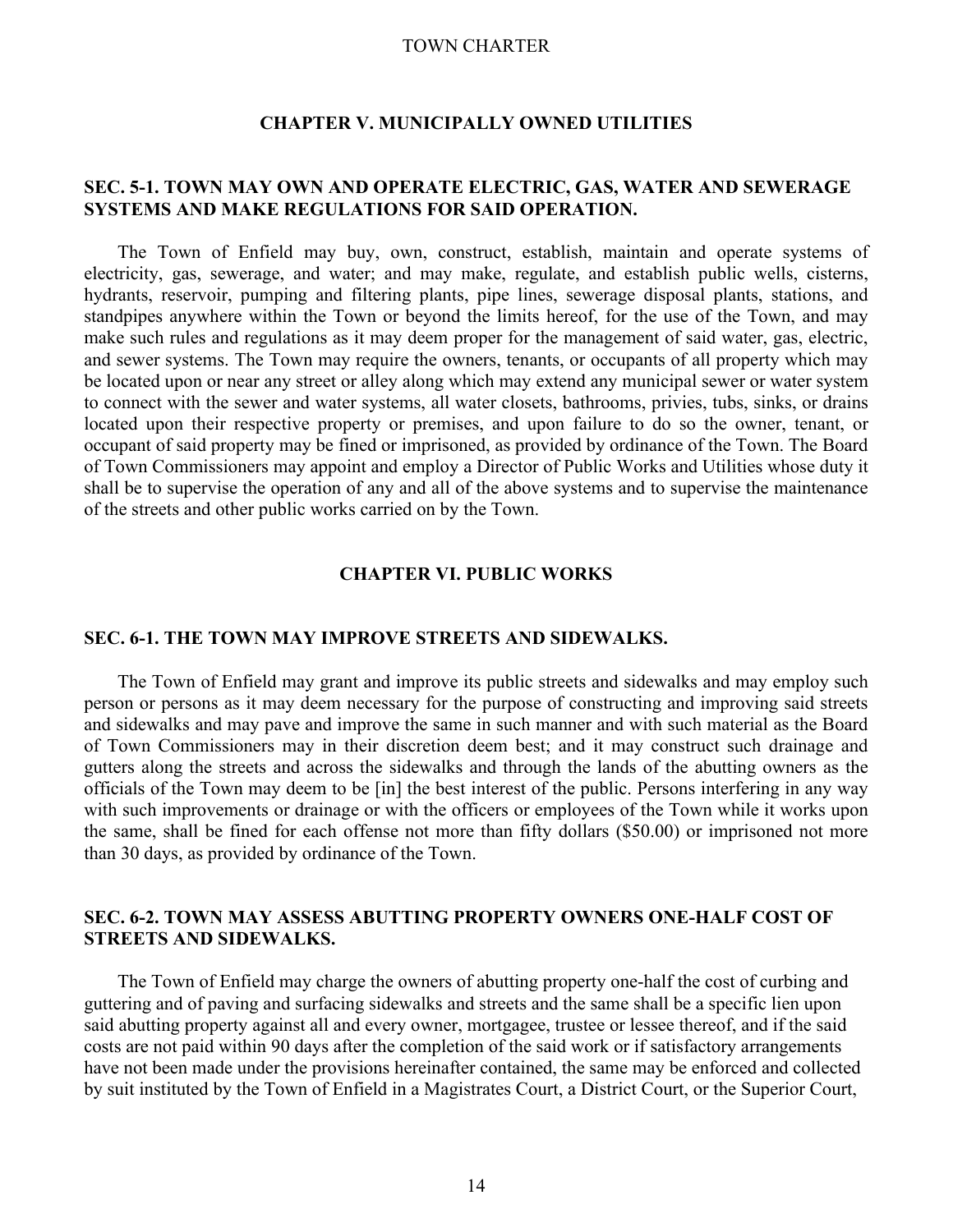where the owners and other interested parties shall have the right to present their defense; and the issue raised shall be tried and the case disposed of according to the law and the course of practice of the court. The lien herein created shall follow the land, and the Town, in bringing the aforesaid suit to enforce same, may name subsequent owners, who are the owners of said property at the time the suit is brought, as defendants. The Town of Enfield may, if it so elects, use any other procedure to bring about the collection of aforesaid costs provided by the General Statutes of the State of North Carolina for the collection of municipal assessments.

## **SEC. 6-3. EMINENT DOMAIN AND CONDEMNATION OF LAND.**

 When, in the opinion of the governing body of the Town, lands are needed for public utilities, streets, sidewalks, parks, playgrounds, or municipal buildings, and the governing body is unable to acquire same by private purchase, condemnation of the same for public use may be made in the manner and under the procedure as is provided in G.S. ch. 40A and G.S. ch. 160A.

## **CHAPTER VII. PLANNING AND REGULATION OF DEVELOPMENT**

#### **SEC. 7-1. PLANNING COMMITTEE, ZONING ORDINANCE, AND BUILDING INSPECTION.**

The Town of Enfield may appoint a Planning Committee, Board, or Commission to plan for the organized growth and development of the Town. It shall be the duty of this committee to report its findings and recommendations to the Board of Town Commissioners. The Board of Town Commissioners may adopt, amend, or repeal a Town Zoning Ordinance and may authorize the Town Code Enforcement Officer to enforce its provisions and may appoint a Board of Adjustment to review any action taken by the said Code Enforcement Officer. The Board of Town Commissioners may adopt an ordinance requiring Building and Inspection Permits and authorizing the charging of a fee for same and the providing of a penalty for the construction of buildings without a permit. The Code Enforcement Officer shall inspect all new buildings and repairs for which permits are issued and shall have the authority to stop any construction when it is not being done according to law or when in his opinion it would be unsafe. He shall also have the authority to condemn any and all buildings that are in his opinion unsafe and a hazard to the public. In the event no Code Enforcement Officer is appointed by the Board of Town Commissioners or for any reason the Code Enforcement Officer's employment is terminated, the Code Enforcement Officer's duty will be performed by the Halifax County Building Inspector's Office until such time that a Code Enforcement Officer is appointed. In the absence of the Board of Town Commissioners adopting a Town Building and Electric Code, the State Building and Electric Codes shall serve as the Building and Electric Codes for the Town of Enfield.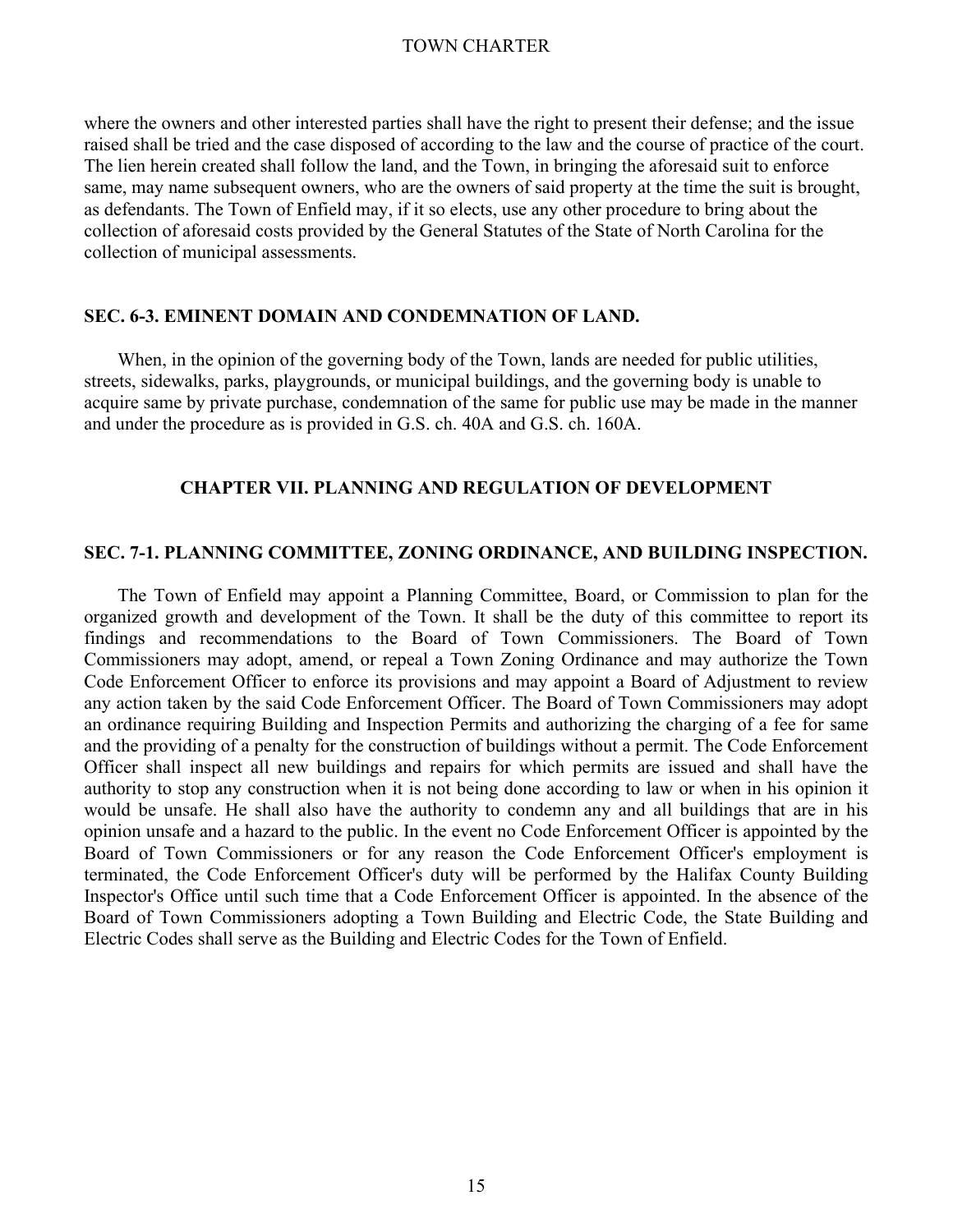## **SEC. 7-2. RECREATION.**

The Board of Town Commissioners may appropriate moneys for and operate a municipal recreation program including the establishment and maintenance of municipal parks. The municipal recreation program shall be operated as a department of the Town staff. The program shall in all respects meet the requirements of and be operated in accordance with the provisions contained in G.S. ch. 160A.

### **SEC. 7-3. INDUSTRIAL LOCATION.**

The Board of Town Commissioners may appropriate money from nontax funds to be used to finance a program designed to improve the economy of the Town by acquiring additional industries and may join with Halifax County and the other municipalities in said County in employing a person or persons to work with industrial prospects and attempt to persuade them to locate within the County. The Board of Town Commissioners may also appoint a committee, board, or commission of local citizens, who, under the guidance of the Board of Town Commissioners, will work toward locating industrial prospects and attempt to persuade them to locate in or near the Town of Enfield.

# *Editor's Note:*

 *Sections 2 through 13 of chapter 479 of the session laws of 1993 read as follows:* 

 *Sec. 2. The purpose of this act is to revise the Charter of the Town of Enfield and to consolidate certain acts concerning the property, affairs, and government of the Town. It is intended to continue without interruption those provisions of prior acts which are expressly consolidated into this act, so that all rights and liabilities which have accrued are preserved and may be enforced.* 

 *Sec. 3. This act does not repeal or affect any acts concerning the property, affairs, or government of public schools, or acts validating official actions, proceedings, contracts, or obligations of any kind.* 

 *Sec. 4. The following acts, having served the purposes for which they were enacted or having been consolidated into this act, are expressly repealed:* 

Chapter 165, Private Laws of 1860-61 Chapter 82, Private Laws of 1885 Chapter 146, Private Laws of 1897 Chapter 103, Private Laws of 1907 Chapter 89, Private Laws of 1909 Chapter 145, Private Laws of 1911 Chapters 46 and 73, Private Laws of 1919 Chapter 193, Private Laws of 1923 Chapter 56, Private Laws of 1933 Chapters 432 and 446, Session Laws of 1947 Chapter 714, Session Laws of 1949 Chapter 1171, Session Laws of 1951 Chapter 460, Session Laws of 1953 Chapters 25 and 747, Session Laws of 1955 Chapters 560 and 763, Session Laws of 1957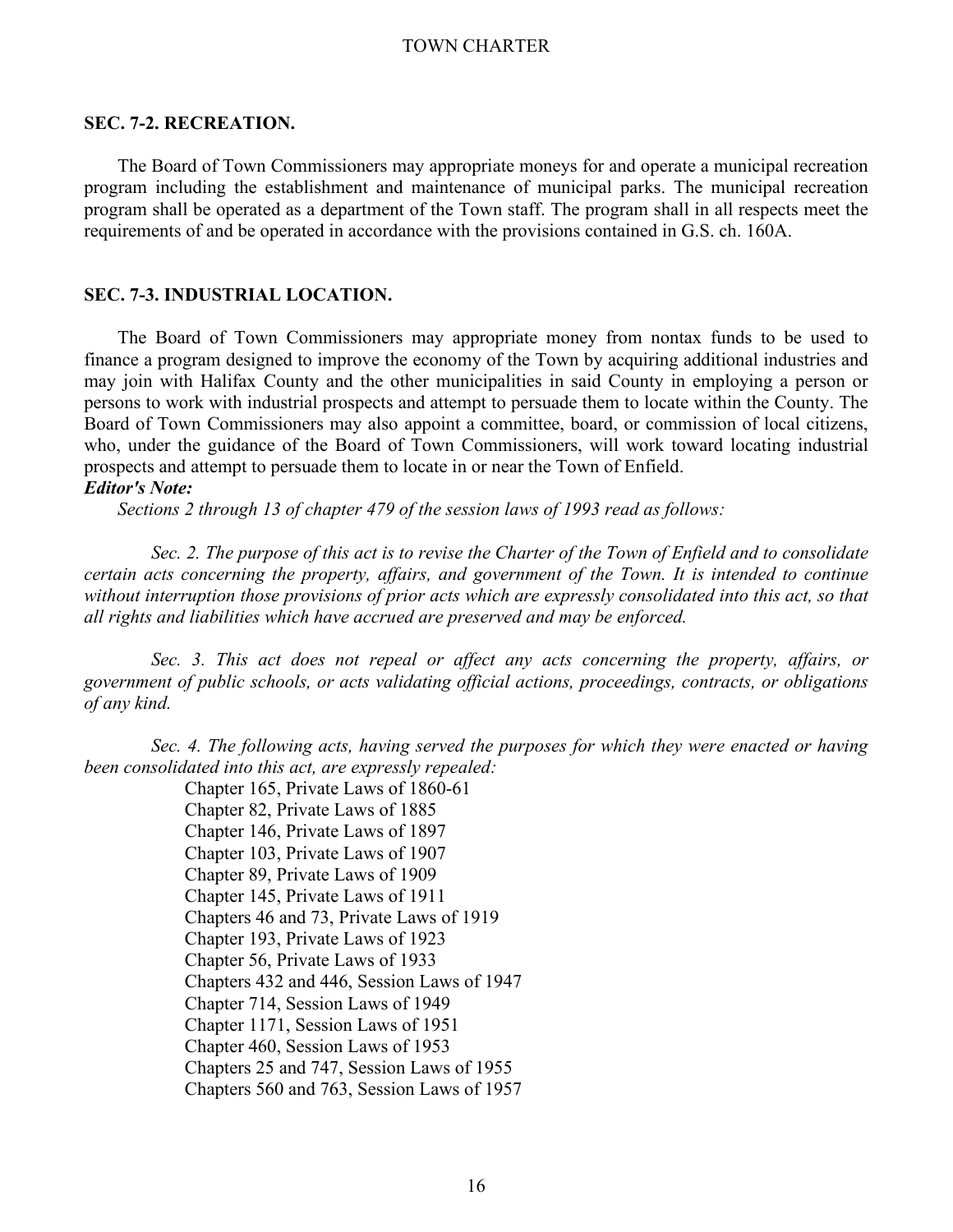Chapters 162 and 249, Session Laws of 1959 Chapter 970, Session Laws of 1967 Chapter 1253, Session Laws of 1969 Chapter 310, Session Laws of 1981 Section 6.4 of Chapter 549, Session Laws of 1987.

 *Sec. 5. This act does not repeal the following acts:* Chapter 14, Private Laws of 1933 Chapter 357, Public-Local Laws of 1941 Chapters 750 and 751, Session Laws of 1967.

*Sec. 6. This act does not revive any act previously repealed.* 

 *Sec. 7. The Mayor and Commissioners serving on the date of ratification of this act shall serve until the expiration of their terms. Thereafter those offices shall be filled as provided in Chapter II of the Charter contained in Section 1 of this act.* 

 *Sec. 8. This act does not affect any rights or interests which arose under any provisions repealed by this act.*

 *Sec. 9. All existing ordinances, resolutions, and other provisions of the Town of Enfield not inconsistent with the provisions of this act shall continue in effect until repealed or amended.* 

 *Sec. 10. No action or proceeding pending on the effective date of this act by or against the Town or any of its departments or agencies shall be abated or otherwise affected by this act.* 

 *Sec. 11. If any provision or application of this act is held invalid, such invalidity shall not affect other provisions or applications of this act which can be given effect without the invalid provision or application, and to this end the provisions of this act are declared to be severable.* 

 *Sec. 12. Whenever a reference is made in this act to a particular provision of the General Statutes, and such provision is later amended, superseded, or recodified, the reference shall be deemed amended to refer to the amended General Statute, or to the General Statute which most clearly corresponds to the statutory provision which is superseded or recodified.* 

 *Sec. 13. This act is effective upon ratification.* 

In the General Assembly read three times and ratified this the 23rd day of July, 1993.